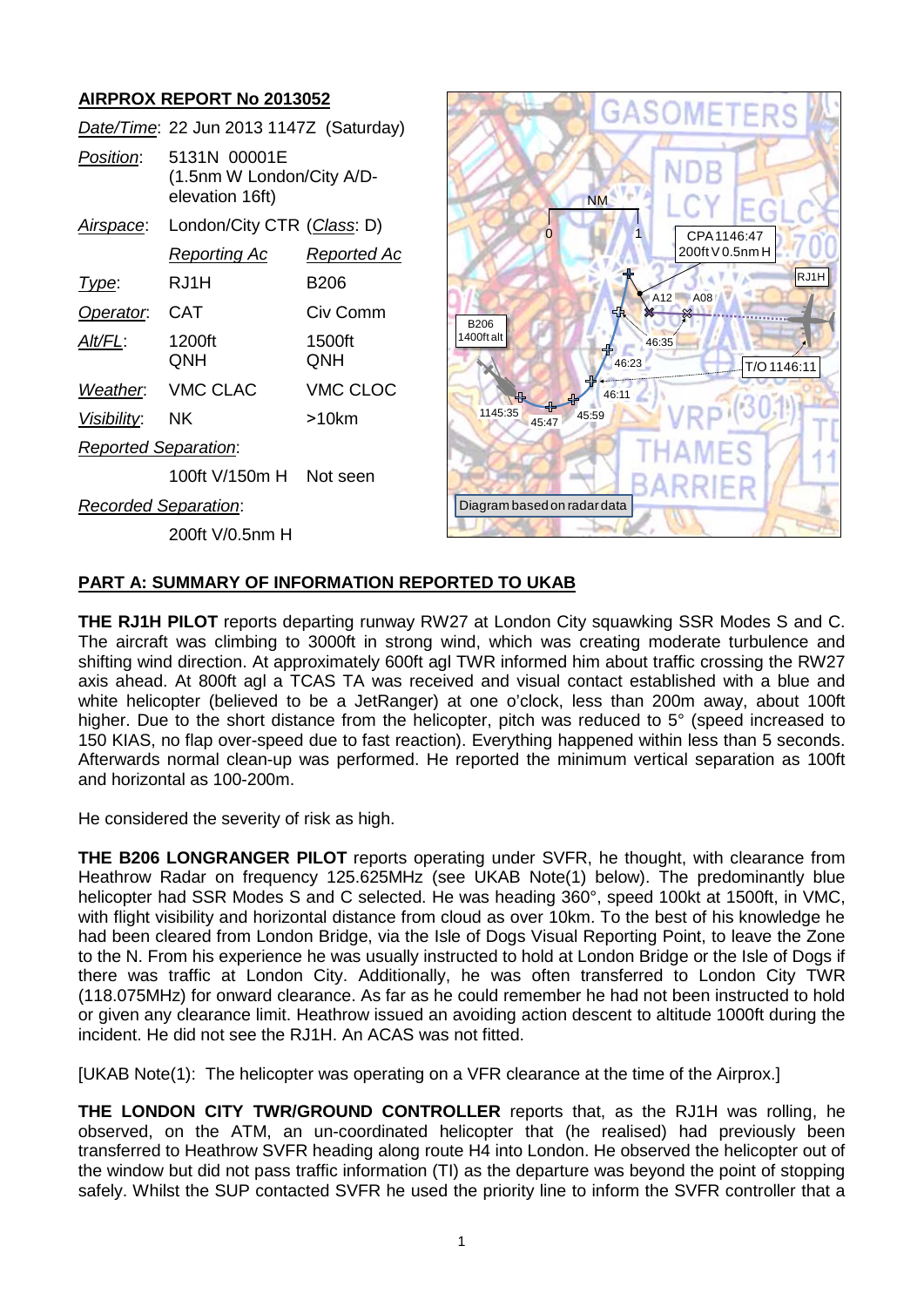departure was rotating. He visually observed that the aircraft were not going to collide. He added that he could not turn the RJ1H N because it would have prolonged the risk Also, he could not stop its climb due to the proximity of high buildings. The pilot reported visual with the helicopter, adding he thought it was dangerous. Subsequently, the pilot reported on RTF that he had stopped the climb at 1400ft, with the helicopter 300ft above. The controller visually assessed that the helicopter had cleared the climb out before the departure stopped climbing.

**THE LTC THAMES RADAR/SVFR CONTROLLER** reports that there were two airways aircraft airborne and approximately four General Aviation aircraft on frequency, either on the heli-lanes or flying in the London City (LC) zone. The B206 (VFR helicopter) had been handed back to him by LC TWR travelling W to Vauxhall Bridge. LC TWR had called him and informed him that an RJ1H was the last departure before airport closure. His perception of this exchange was that the RJ1H in question was an aircraft just airborne (same company as the subject aircraft), and as such there would be no further departing LC traffic to affect VFR aircraft. After this call he cleared the B206, a VFR helicopter, to route eastbound via the Isle of Dogs and Lee Valley to leave controlled airspace northbound. This routed him through the climb out of LC RW27, approximately 2nm W of LC. As this helicopter was passing through the climb out the LC priority line rang and upon answering, the TWR informed him there was departing traffic airborne. TI and a descent to not above 1000ft was given to the B206. Both aircraft reported visual; however, the pilot of the subject RJ1H informed him subsequently that he had had to deviate from the SID as a result of this.

#### **Factual background**

MATS Part 1 states: 'Separation standards are not prescribed for application by ATC between VFR and IFR flights in Class D airspace'<sup>[1](#page-1-0)</sup>.

The London City weather was:

METAR EGLC 221120Z 21019KT 9999 SCT022 SCT040 17/11 Q1005=

#### **Analysis and Investigation**

#### **CAA ATSI**

CAA ATSI had access to written reports from both pilots, the London City Tower controller, the Thames Radar controller, area radar recordings, RTF recordings and transcripts of London City Tower frequency, Thames/SVFR frequency and desk-side telephone calls. ATSI also interviewed both the London City Tower controller and the Thames Radar controller.

The London City controller was operating AIR and GMC combined (London City). The Thames Radar controller was operating Thames and SVFR combined (Thames). London City Airport was open beyond usual operating hours and, in accordance with normal practice, was due to close 15min after the last aircraft movement.

The Thames controller plugged in at approximately 1115 with the position already band-boxed. At interview, the controller reported that the frequency was busy but that the traffic was reasonably straightforward and he was anticipating that the situation would become significantly easier when London City closed, which was due to happen shortly.

At 1130:00 Thames spoke to the London City Supervisor on the telephone and ascertained there were no more arrivals and 5 departures pending before London City closed.

l

<span id="page-1-0"></span><sup>&</sup>lt;sup>1</sup> MATS Part 1, Chapter 5, Paragraph 5.3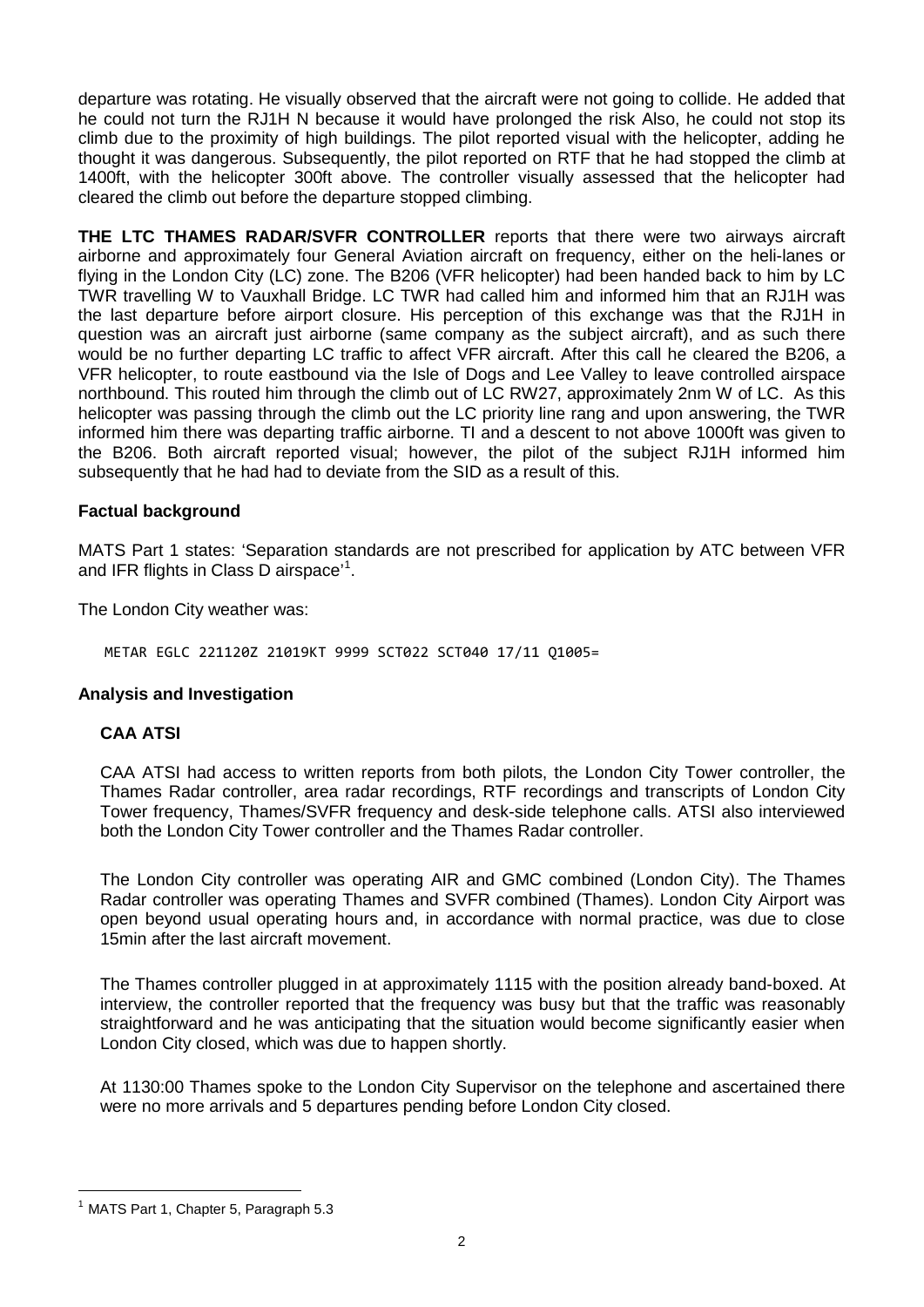At 1141:20 the B206, which had previously been operating on the London helicopter routes, reported back on frequency with Thames (from London City) as it was passing London Bridge routeing westbound on helicopter route H4. The B206 was instructed to route westbound and was given a clearance limit of Vauxhall. The B206 pilot informed Thames that he would be turning at Vauxhall to return eastbound and the B206 was given a return clearance limit of London Bridge.

At 1141:40 the London City Supervisor telephoned Thames stating that "our last one's just backtracking to line-up now". During this telephone call another helicopter, not involved in the Airprox, called Thames and the controller recalled the Battersea telephone line ringing. Thames thanked London City and hung-up. At interview the Thames controller reported that he believed that London City had said "that's the last one". At 1141:53 the penultimate departure from London City, an aircraft that was not directly involved in the Airprox, became visible on radar (the Thames Radar controller believed that this was London City's last movement prior to official close fifteen minutes later).

At 1143:31 Thames cleared the B206, "*eastbound again hotel four to the Isle of Dogs to leave the zone northbound not above two thousand VFR"*. The Thames controller stated, at interview, that, as he believed that movements at London City had finished, and in a bid to reduce his workload by avoiding having to reissue a clearance, he cleared the B206 to leave the zone to the N, which would require crossing the London City RW27 climb-out.

There was a pending departure strip for the RJ1H and the Departure Status Information display indicated that the RJ1H was still to depart but the Thames controller had not noticed either. Strips are usually delivered 5-10 minutes before departure by an assistant. When London City closes, departure checks (which require London City to request a radar release from Thames prior to giving take-off clearance to departing aircraft) are automatically put in place in anticipation of the first movement the following morning. As Thames believed that London City had no more movements he had placed the 'check' strips in the relevant bays, indicating that Thames had control of the airspace (effectively indicating that departure checks were on). London City, having not received an instruction to impose departure checks, had no reason to request a radar release from Thames before departing the RJ1H.

At 1143:20 the RJ1H pilot informed London City that he would need another 2 minutes before departure. The RJ1H was instructed to report ready. A fixed-wing aircraft was transiting the London City Zone to the S. London City was aware that this had not been co-ordinated but was not overly concerned as it was a callsign the controller was familiar with and he was aware that the flight would operate to the S of the airport. Earlier in the day Thames had co-ordinated traffic remaining outside the London City Zone, which had subsequently entered the Zone without further co-ordination. The London City controller stated that, had the traffic been another squawk, he would have contacted Thames to obtain details on it. London City passed TI to the RJ1H on the fixed wing to the S and issued take-off clearance to the RJ1H. At 1145:20 the take-off clearance to the RJ1H had been read back and the B206 was NW of the Isle of Dogs, tracking SE (Figure 1).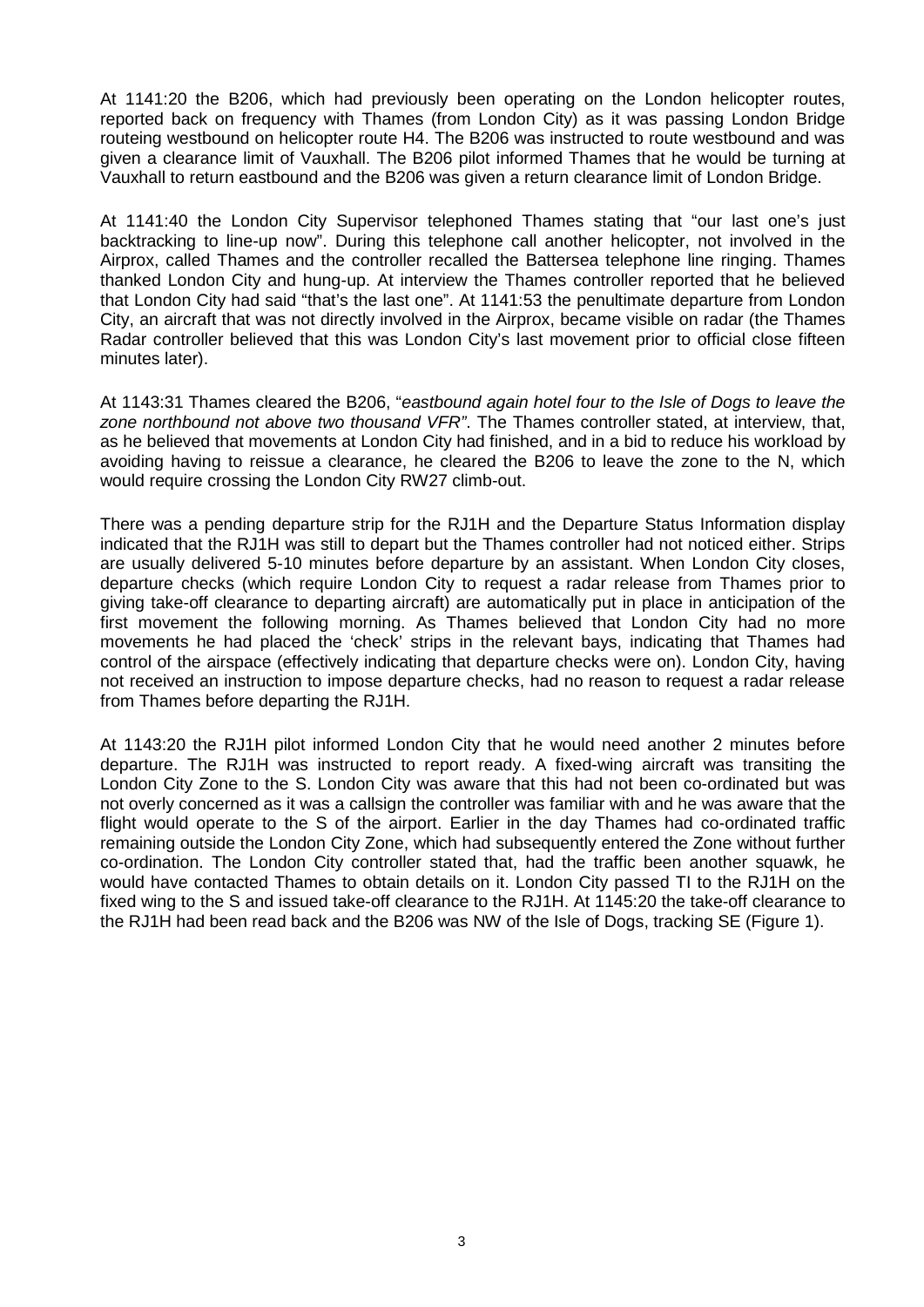

Figure 1.

As the RJ1H became airborne the London City controller looked at the ATM, preparing to transfer the RJ1H to Thames and observed that the B206, instead of following the river to the Isle of Dogs, appeared to have 'cut the corner' and was closer to the London City climb-out than expected. The London City controller was concerned about the position of the B206 and commented to a colleague that if the B206 turned N the situation would be difficult (although it was merely an observation - he had no expectation that the B206 would turn N. The B206 had conducted several flights during the course of the morning and, in common with other helicopters operating on H4 that morning, had often spent a few minutes operating over the city S of the Isle of Dogs before continuing onward).

At 1146:22, having observed that the B206 was, in fact, tracking N (Figure 2), London City initiated a telephone call on the priority line to Thames to co-ordinate avoiding action.



Figure 2

The London City controller reported being confident in general about giving avoiding action but in this particular instance he felt that he had no options available – turning S would bring the RJ1H into proximity with tall buildings while turning N would exacerbate the confliction with the B206.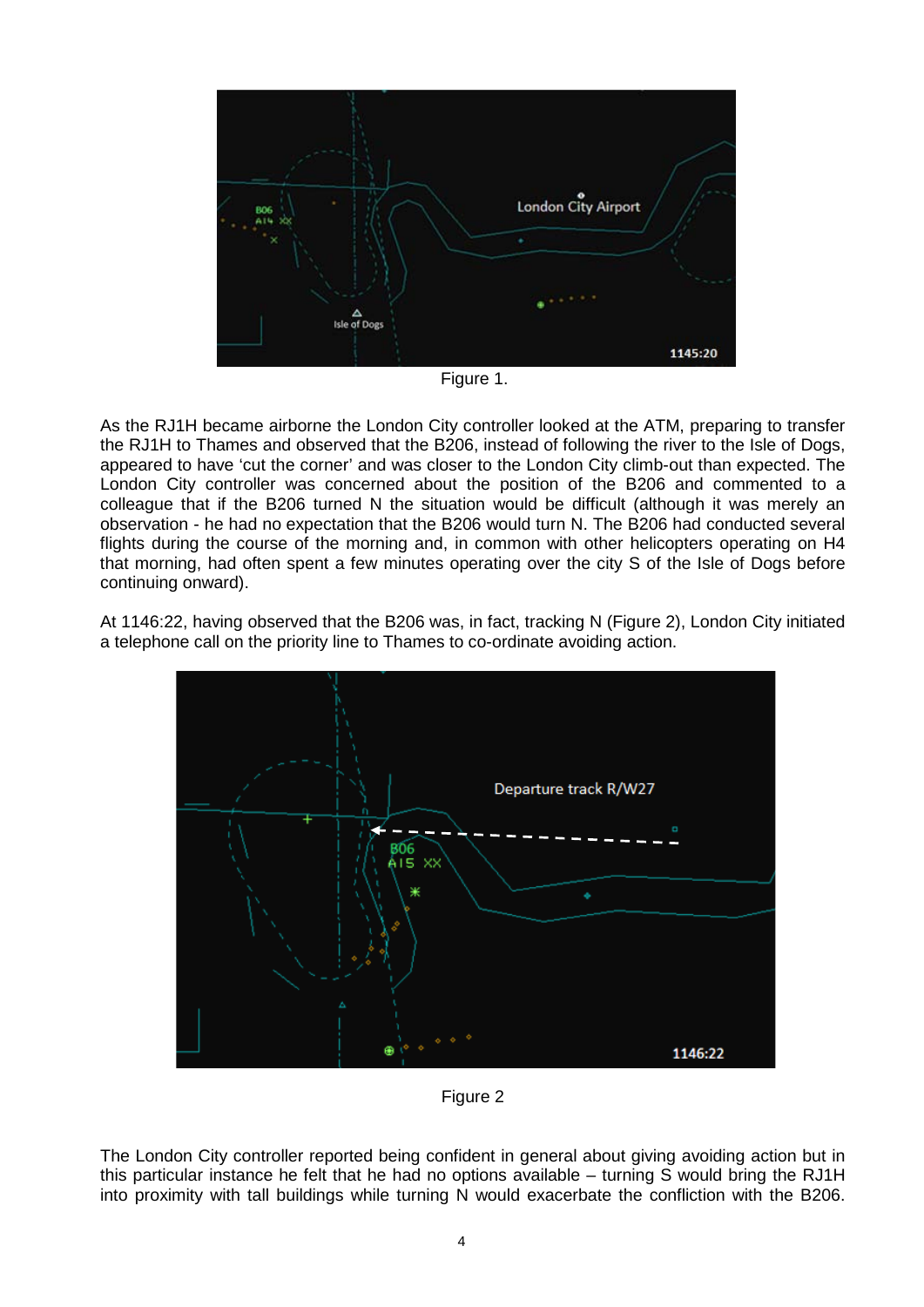Instructing the RJ1H to stop the climb, considering the subsequent inertia, had the potential to increase the conflict with the B206, particularly as the London City controller was unaware of the intentions of the B206. When the telephone was answered, London City asked Thames what the B206 was doing as the departing RJ1H was "going straight at him". At 1146:29 the departing RJ1H became visible on radar (Figure 3). Thames replied with some alarm that "...you didn't tell me about that one..." before informing London City that the B206 was going N.



Figure 3.

During the course of the telephone conversation the London City controller, who could see both aircraft out of the window, realised that the helicopter would pass ahead of the RJ1H. With hindsight the London City controller believed that TI to the RJ1H would have assisted the crew's situation awareness; however, at the time, his focus was on co-ordinating action with Thames to avoid a collision.

Thames instructed the B206 to descend to 1000ft and passed TI on the departing RJ1H. The Thames controller expected that the RJ1H would be at 1500ft and climbing when it reached the position of the B206 and with limited options available to him chose to issue descent instructions in an attempt to 'cross levels' and resolve the confliction.

At 1146:37 the RJ1H informed London City that they had the helicopter in sight (Figure 4). London City replied that unknown traffic had just passed ahead in front. The RJ1H replied, "*traffic in sight continue*".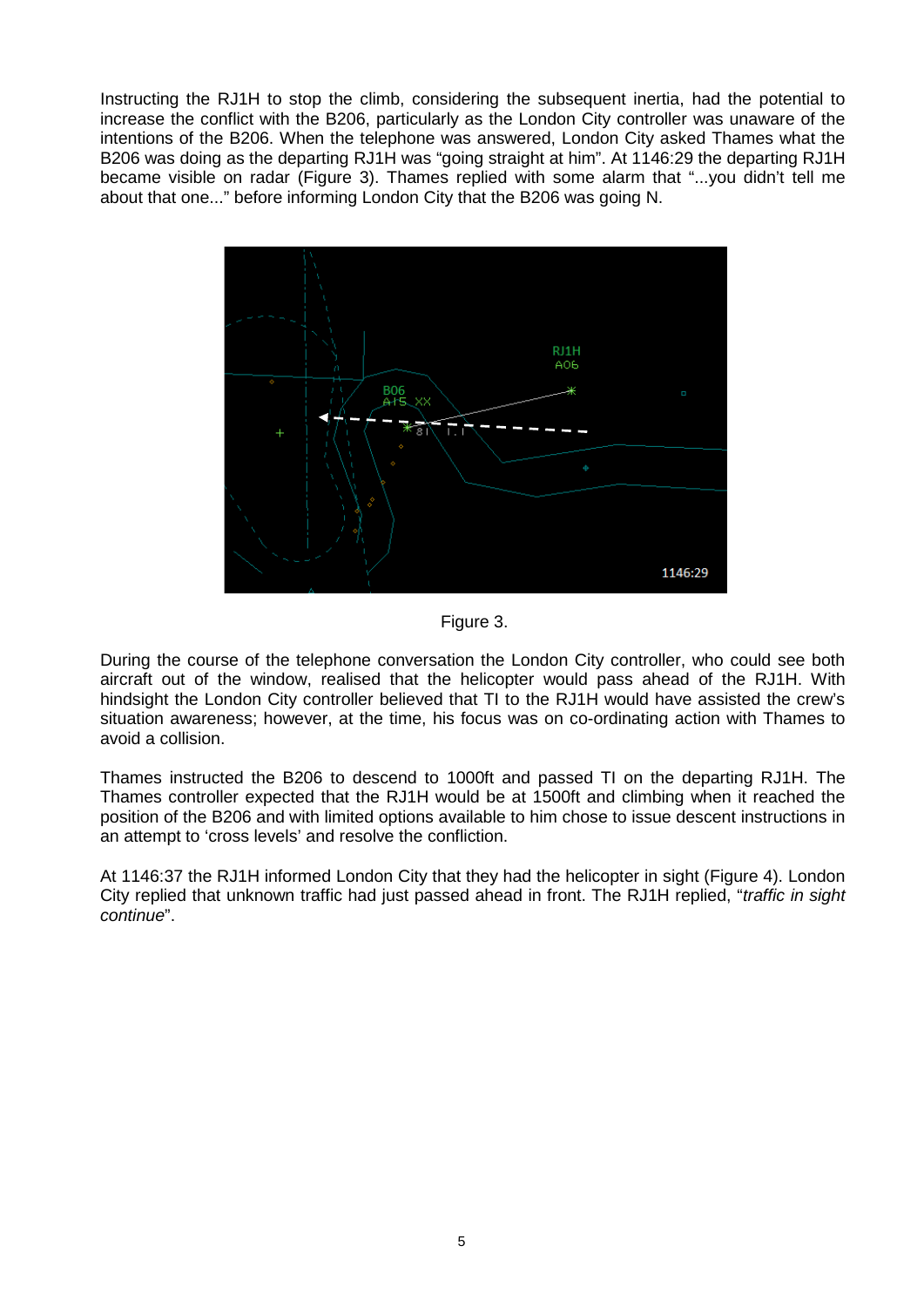

Figure 4.







#### **SUMMARY**

The Thames controller was busy when London City telephoned and one other aircraft called whilst the telephone call was being conducted. It is likely that Thames misheard London City due to a combination of being distracted by the other tasks and the other aircraft calling at the same time, making the telephone call more physically difficult to hear. Thames was also expecting, and hoping for, a telephone call from London City to say they were closing, which may have predisposed him towards the misunderstanding. When the London City Supervisor informed Thames that the last aircraft was backtracking, neither controller referred to an aircraft callsign, so the identity of the aircraft actually being described was unclear. When the London City controller observed the fixed wing traffic to the S he did not query the lack of co-ordination with Thames as he was familiar with the callsign and the standard operating route of the flight. As Thames had not fully co-ordinated previous traffic through the London City Zone, the London City controller thought that Thames had forgotten to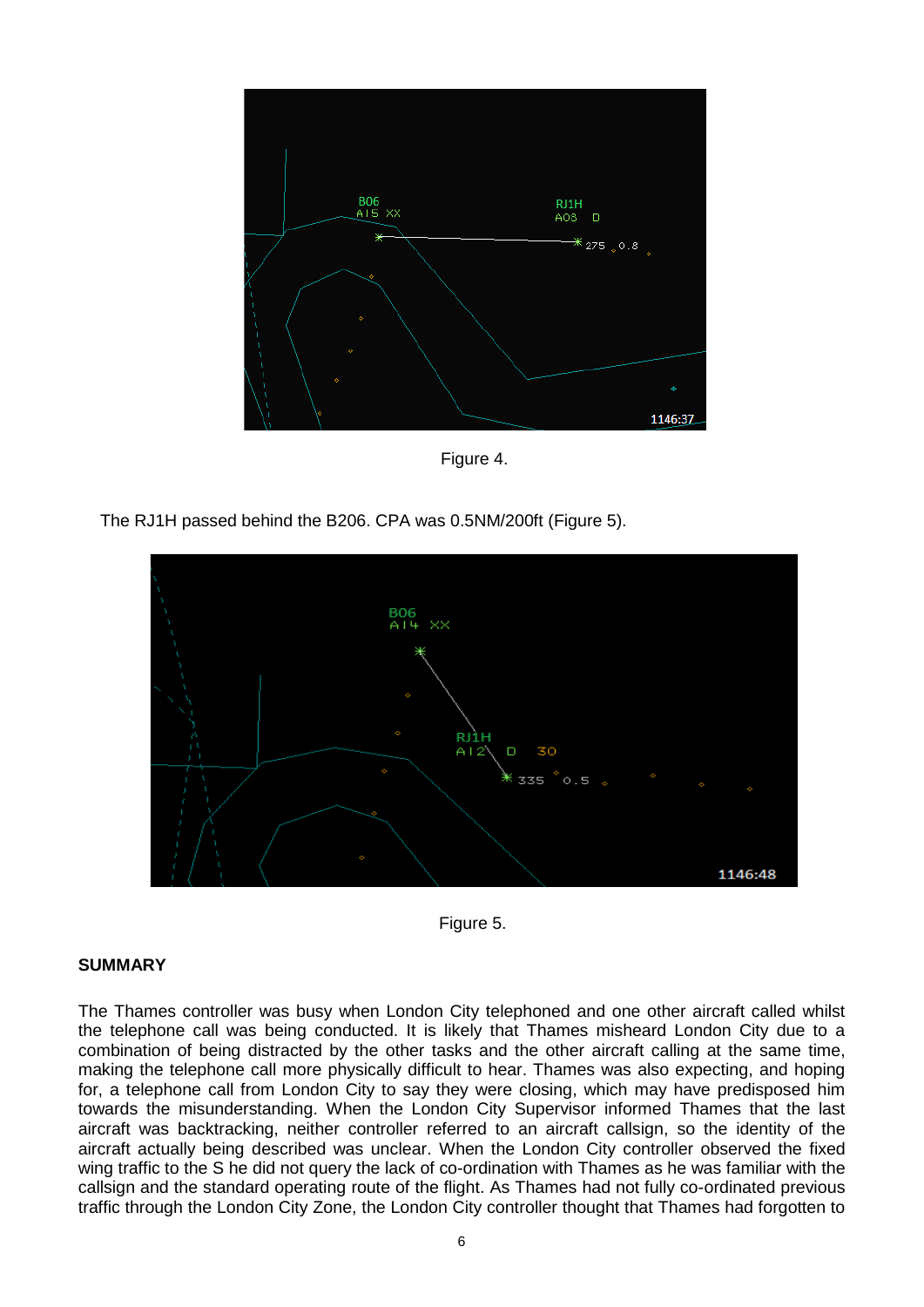co-ordinate the fixed-wing; whereas Thames actually believed that London City's movements had finished and therefore there was no requirement to co-ordinate. The London City controller commented that, had it been another aircraft, he would have queried the routeing and lack of coordination, which may have alerted the Thames controller to his misunderstanding that London City was in the process of closing. The Departure Status Information indicated that there was another departure prior to London City closing. The departure strip for the RJ1H was in the pending strip bay but the controller had not noticed it. It is likely that the strip had been placed in the bay prior to the telephone call that led the Thames Radar controller to believe that London City were in the process of closing the airport, following the last aircraft movement. It is also likely that his conviction that London City were closing, in combination with the other strips indicating that he had control of the airspace, contributed to him overlooking the information that indicated otherwise.

#### **PART B: SUMMARY OF THE BOARD'S DISCUSSIONS**

Information available included reports from the pilots of both aircraft, transcripts of the relevant RT frequencies, radar video recordings, reports from the controllers concerned and reports from the appropriate ATC and operating authorities.

The Board quickly came to the conclusion that the Airprox had occurred because the Thames controller, believing that London City (LCY) airport had closed, had cleared the B206 pilot to cross its RW27 climb-out lane as the RJ1H was departing the airfield. Much of the ensuing discussion was focused on why this had occurred.

With regard to the Thames controller, a civil Terminal Control member explained that the Thames ATC display would have shown that LCY had not closed, that there would have been a pending departure strip for the RJ1H, and that the Departure Status Information display would have shown that the RJ1H was still to depart. Not only had the Thames controller apparently not assimilated this information but, additionally, believing that the airport was closed, the controller had placed 'check' strips in the relevant bays in preparation for the first movement the following day. At the time, the controller was performing the combined tasks of Thames/SVFR. As it was a busy period, the Board wondered whether the positions should have been split. The ATSI advisor commented that, with hindsight, this might have been appropriate; however, the workload was expected to reduce very shortly after London City had closed and so it was not unreasonable for the two tasks to have been combined.

The Board then turned its attention to the co-ordination between LCY and the Thames controller. They considered that the co-ordination should have been more positive. Neither the LCY Supervisor (who had carried out the co-ordination) nor the Thames controller referred to an aircraft callsign during the co-ordination process; doing so might have highlighted the fact that the last flight of the day had not yet departed. Additionally, it was suggested that the LCY controller's call of, "*our last one's just backtracking to line-up now*", had allowed the Thames controller to form the conclusion that the aircraft he saw on his radar display shortly afterwards was that last departure , when it was in fact the penultimate departure. If LCY had positively waited until the last aircraft was airborne before speaking to Thames then any ambiguity would have been removed.

Turning to the LCY Tower controller, a Board member wondered whether the Tower controller should have noticed the presence of the B206 on the Air Traffic Monitor before clearing the RJ1H for takeoff. However, radar recordings show that, when he passed the RJ1H's take-off clearance, the helicopter was still tracking SE towards the Isle of Dogs and not towards the airport and so was not a factor at that time.

Finally, a civil helicopter pilot member wondered whether the B206 pilot had looked out towards LCY as he was crossing the airport's climb-out lane to check if there were any aircraft departing or about to depart. No mention had been made about this in the B206 pilot's report, but the pilot member considered that this would have been good operating practice in any case, even if the B206 pilot had been told that LCY was closed.